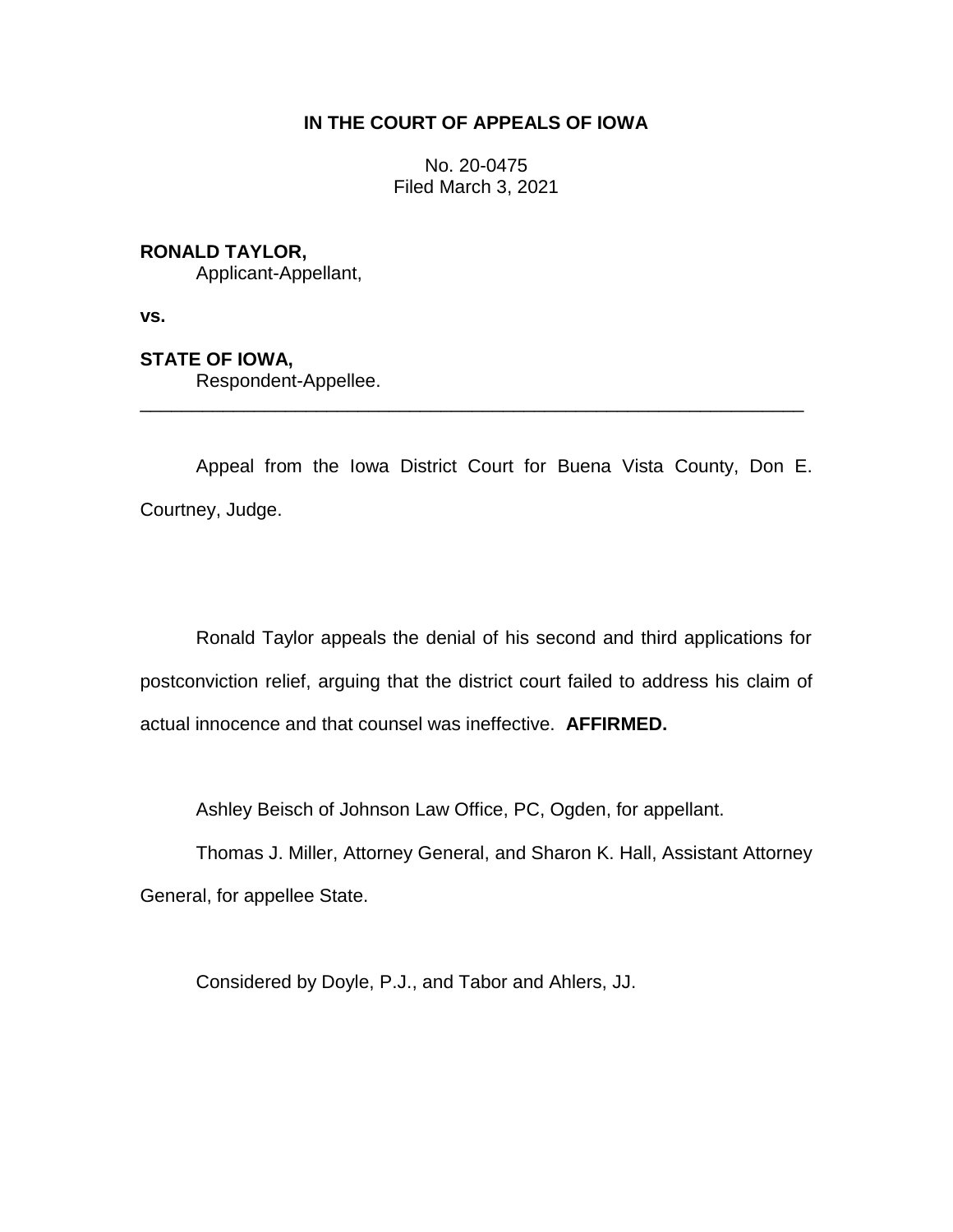**TABOR, Judge.**

 $\overline{a}$ 

Ronald Taylor entered Alford pleas<sup>1</sup> to two counts of lascivious acts with a child in 2012. He unsuccessfully sought postconviction relief (PCR) in 2015. *See Taylor v. State*, No. 15-1493, 2016 WL 4801657, at \*4–5 (Iowa Ct. App. Sept. 14, 2016). He now appeals the denial of his second and third PCR applications. He contends the district court failed to address his claim of actual innocence under the standard in *Schmidt v. State*, 909 N.W.2d 778, 797 (Iowa 2018). He also alleges his attorney was ineffective (1) for not investigating the State's threat to file additional charges, (2) in failing to offer proof at the hearing on his motion in arrest of judgment, and (3) in failing to support his motion to withdraw his *Alford* pleas.

On the actual-innocence claim, we find the court *did* apply *Schmidt* and properly determined Taylor did not meet the standard. As for his challenges to counsel's performance, we find two of his three claims are barred under Iowa Code section 822.8 (2017) (prohibiting relitigation of "[a]ny ground finally adjudicated"). On the remaining claim—that counsel was ineffective for not offering evidence to bolster the motion to withdraw his pleas—Taylor fails to show that counsel breached an essential duty. We thus affirm the denial of relief.

<sup>1</sup> "An *Alford* plea is a variation of a guilty plea." *State v. Burgess*, 639 N.W.2d 564, 567 (Iowa 2001). But unlike the typical plea where the accused admits guilt, under the practice approved in *North Carolina v. Alford*, 400 U.S. 25, 37 (1970), the accused may "voluntarily, knowingly and understandingly consent to the imposition of a prison sentence even if he is unwilling or unable to admit his participation in the acts constituting the crime." *See State v. Hansen*, 221 N.W.2d 274, 276 (Iowa 1974).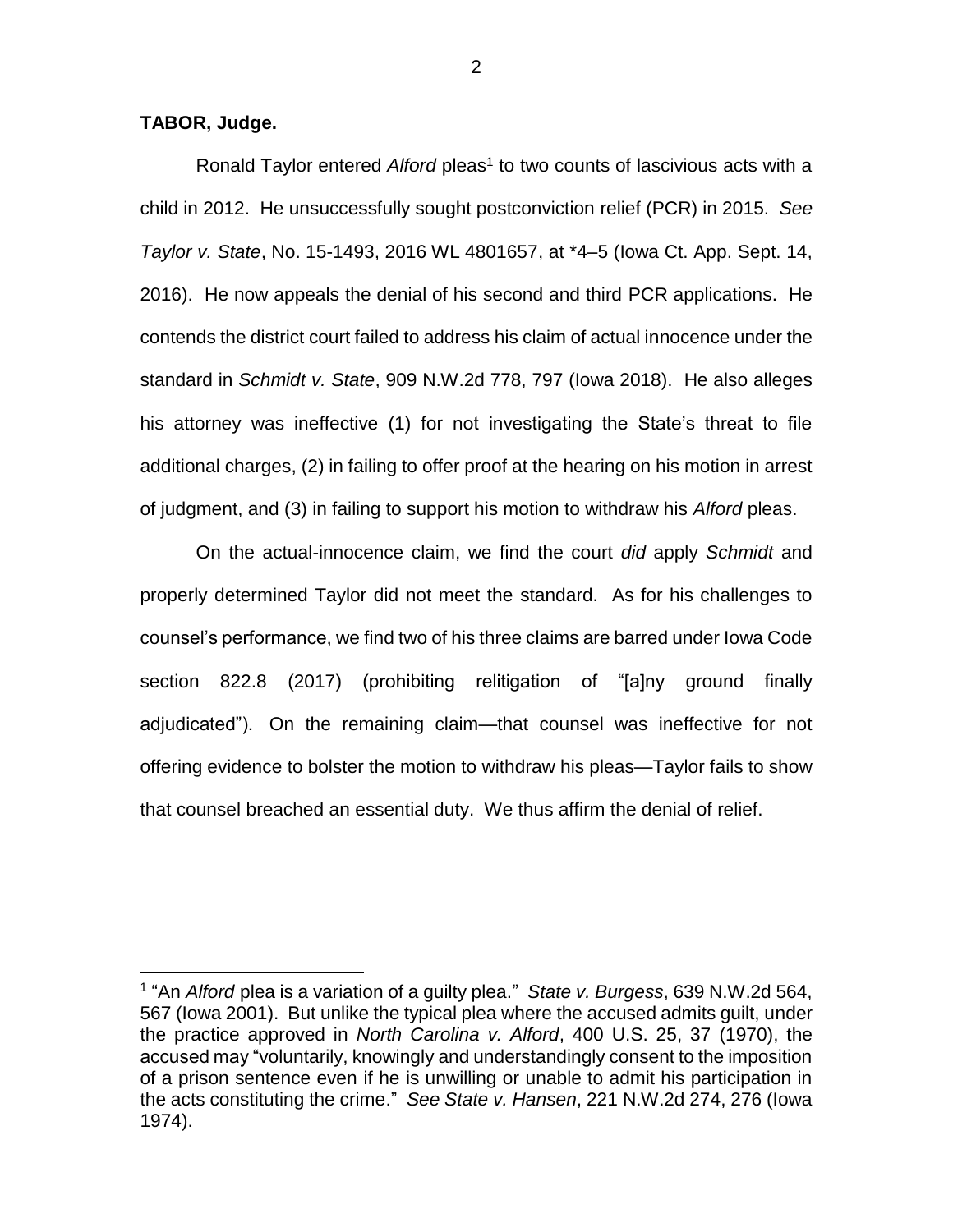## **I. Facts and Prior Proceedings**

Ten-year-old R.H. reported to her foster parents in 2011 that two years earlier, Taylor, a family friend, started sexually abusing her. She alleged the abuse continued until her tenth birthday. In particular, R.H. recounted Taylor initiating sexual contact in a loft above his garage, in his pick-up truck, and in a bedroom at his home. R.H. also revealed that Taylor created email accounts in her name so that they could communicate privately. After establishing a timeline, investigators verified many details of R.H.'s recollections.<sup>2</sup>

In November 2011, the State charged Taylor with four counts of second-degree sexual abuse, class "B" felonies, based on R.H.'s allegations. The matter proceeded to trial in March 2012. After jury selection but before presenting evidence, the State advised Taylor that if he went to trial, it intended to file charges involving other alleged victims. The State then offered Taylor a plea agreement. The State agreed to amend counts I and II to the lesser charges of lascivious acts with a child (class "C" felonies under Iowa Code section 709.8(1) (2011)), dismiss counts III and IV, refrain from filing charges involving other alleged victims, and dismiss a pending contempt charge. After conferencing with his attorney and his wife, Taylor signed the two *Alford* pleas. The court completed a colloquy and accepted his pleas to counts I and II as amended.

But Taylor soon had a change of heart. Just two weeks later, he moved to withdraw the *Alford* pleas. Before the court ruled on his motion to withdraw, Taylor

 $\overline{a}$ 

 $2$  For instance, R.H. told peace officers that Taylor licked her vagina in his "big, white pickup truck," and state records showed that he drove a white Dodge Ram 2500 at that time.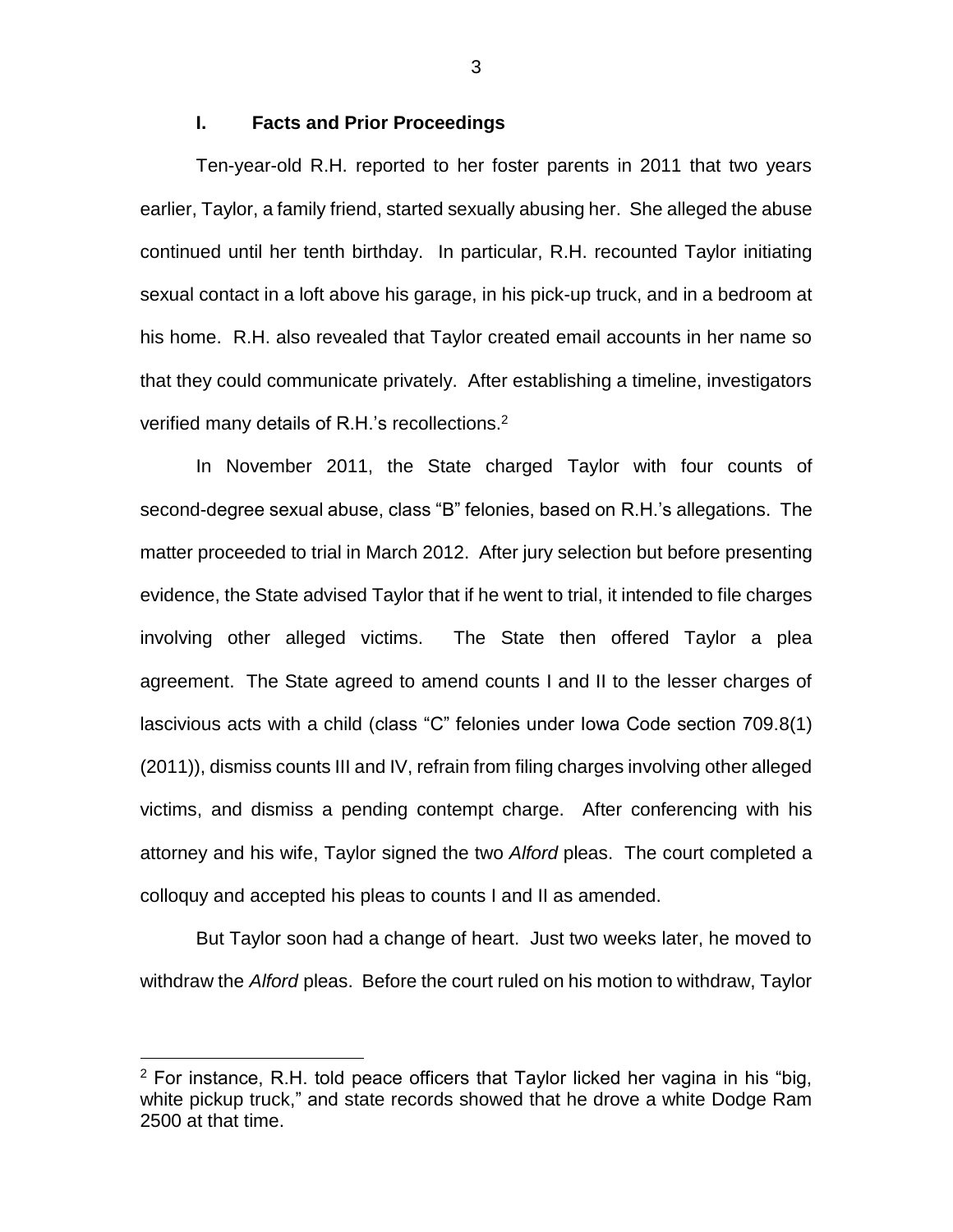moved in arrest of judgment. At a hearing on his motion to withdraw, counsel said that Taylor did not have newly discovered evidence, but that he continued to claim his actual innocence. Counsel professed that Taylor felt "rushed" into accepting the *Alford* pleas when the State made a new offer after jury selection. The court denied the motion to withdraw.

At a second hearing in May 2012, Taylor testified in support of his motion in arrest of judgment. He said he accepted the plea offer because he was "scared" by the State's threat of additional charges. He also addressed an allegation from R.H.'s deposition that she once "struck [him] with such force that it knocked out one of [his] bottom teeth causing [him] to bleed." Taylor testified that R.H. could not be telling the truth because he wore dentures; his attorney offered a photograph showing Taylor's upper and lower plates. In that same testimony, Taylor discussed a lab report from the Iowa Division of Criminal Investigation that detected none of his DNA on carpet samples from the room where R.H. alleged that he had sexually assaulted her. The court denied his motion in arrest of judgment, finding Taylor entered his pleas voluntarily.

In July 2012, the court sentenced Taylor to concurrent terms of incarceration not to exceed ten years on each count. Taylor filed two direct appeals; both were dismissed on jurisdictional grounds. Taylor first applied for PCR in 2013, then amended his application in 2015. In August 2015, the court rejected claims that Taylor's counsel was ineffective for (1) failing to investigate circumstances that would show Taylor's innocence, (2) failing to ensure that Taylor's *Alford* pleas were knowing and voluntary, and (3) failing to present sufficient evidence in support of the motion to withdraw those pleas. In affirming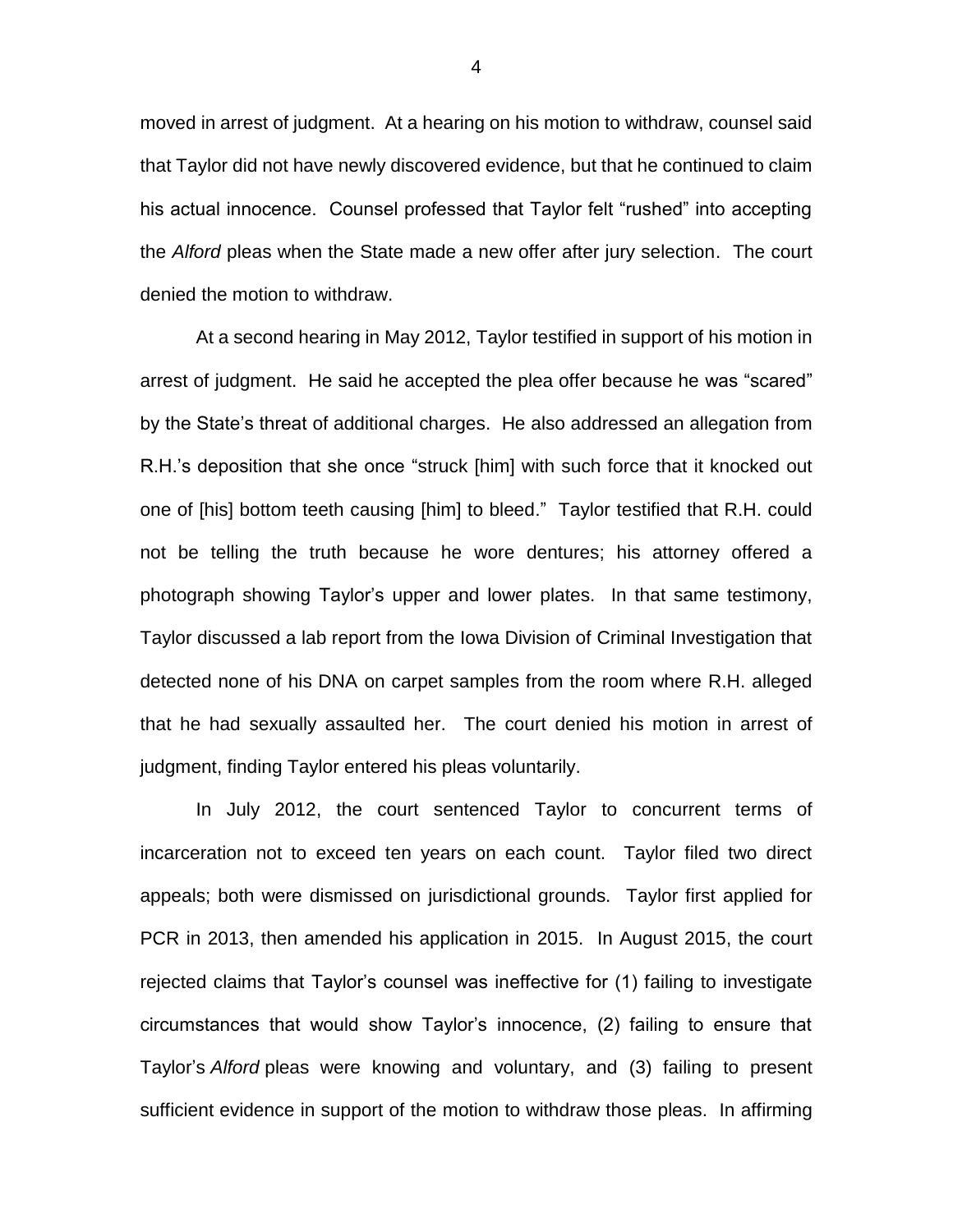the district court, we found no breach of duty or prejudice on the first two claims. *Taylor*, 2016 WL 4801657, at \*3–4. And we decided Taylor had not preserved the third claim for our review. *Id.* at \*4. Procedendo issued in October 2016.

Eleven months later, in September 2017, Taylor filed a second PCR application, which included claims that physical evidence supported his innocence and that counsel failed to prepare adequately for trial. Then, in January 2018, Taylor filed a third PCR application, asserting the claim we found waived in the first PCR appeal—counsel's failure to offer proof in support of the motion to withdraw. After hearing argument, the court decided Taylor could not obtain a ruling on the waived claim from the earlier PCR because that case was closed. Taylor then moved to add a claim of actual innocence. In October 2018, the court consolidated all pending claims and motions into a single PCR action. Following the consolidation, Taylor filed numerous pro se motions.

In the end, the court permitted Taylor to pursue claims concerning the failure to support the motion to withdraw the *Alford* pleas (as a claim against his first postconviction counsel), the failure to investigate the threat of additional charges, and the actual-innocence claim. The court denied amendments based on counsel's handling of the motion in arrest of judgment and counsel's failure to investigate and prepare for trial. The court found that section 822.8 (2017) barred those two claims because they were previously adjudicated.

In a January 2019 ruling, the district court addressed Taylor's claim that he was factually innocent. The court started with the procedural history of actual innocence and the controlling case law: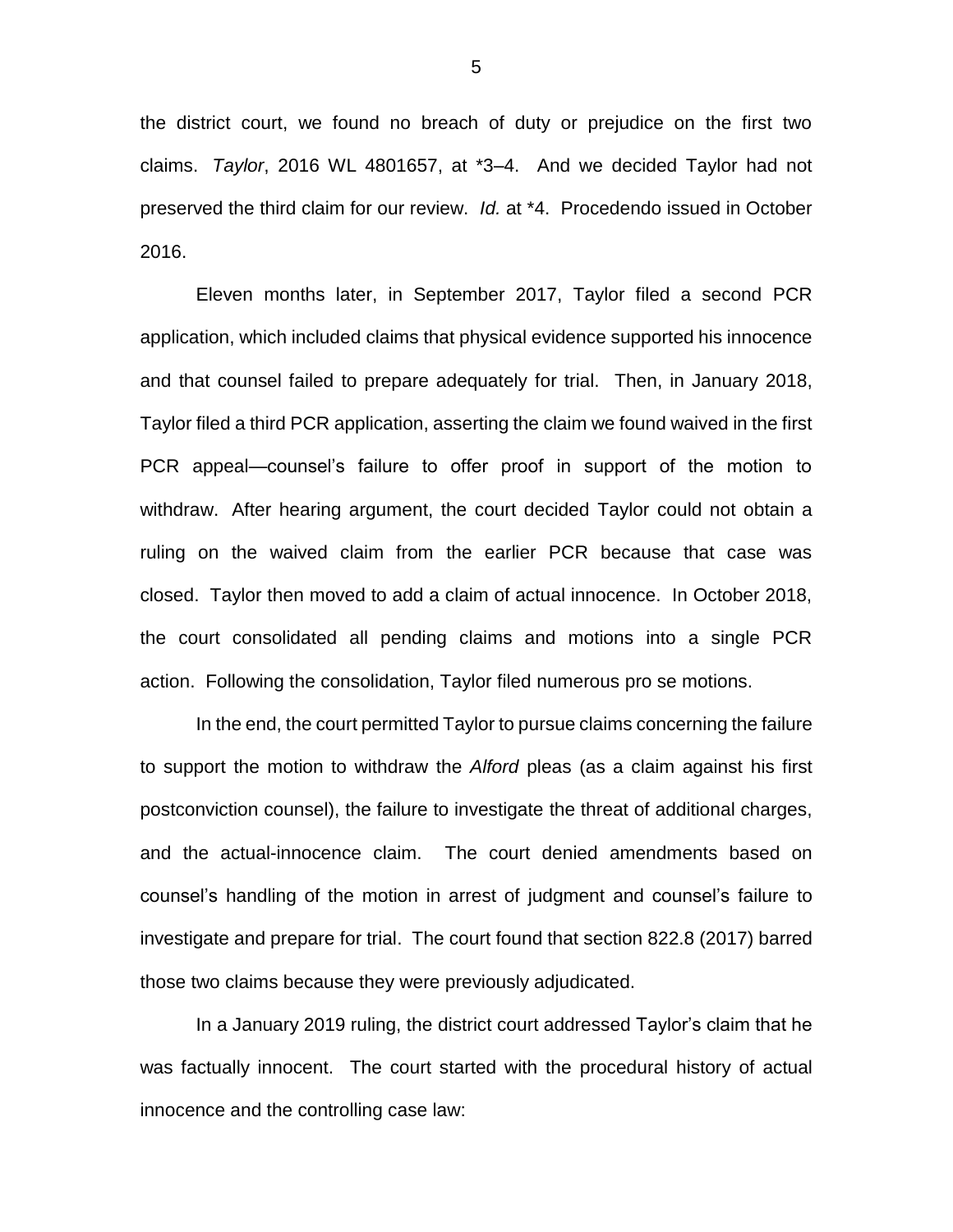Taylor asserts a claim of *actual innocence.* This is not a new claim as it was asserted on Taylor's original PCR #1. Taylor raises this claim again by amendment to PCR #2. The PCR statute of limitations does not bar freestanding *actual-innocence* claims. *Williams v. State*, No. 17-1195, 2018 WL 3471601, at \*1 (Iowa Ct. App. July 18, 2018) (*citing Schmidt v. State*, 909 N.W.2d 778, 799–800 (Iowa 2018)); *see Mitchell v. State*, No. 18-0112, 2018 WL 4913670, at \*2 (Iowa Ct. App. Oct. 10, 2018). Further, recent precedent under our supreme court's holding in *Allison v. State*, provides that freestanding claims of actual innocence under the Iowa Constitution [are] not barred by the three-year period of . . . Iowa Code [section] 822.3. 914 N.W.2d 866[,] 890 [(Iowa 2018)]. It was held that ineffective assistance of PCR counsel claims shall not be treated as an exception. *Mitchell*, No. 18-0112, 2018 WL 4913670, at \*2 (*citing Dible v. State*, 557 N.W.2d 881, 886 (Iowa 1996)).

Next the court quoted key sections of the *Schmidt* analysis.

"The incarceration of actually innocent people . . . implicates procedural due process, therefore, an applicant claiming innocence will be successful if they can show by clear and convincing evidence that, despite the evidence of guilt supporting the conviction, no reasonable fact finder could convict the applicant of the crimes for which the sentencing court found the applicant guilty in light of all the evidence, including newly discovered evidence." *Schmidt*, 909 N.W.2d at 794. Newly discovered evidence is evidence that was not available to the defendant within the three-year period following the date of his conviction and the defendant could not have discovered the evidence earlier than he did in the exercise of due diligence. *Id.*  at 799.

"The Iowa Constitution gives a floor to bring freestanding claims of actual innocence under our postconviction-relief statute, specifically sections 822.2(1)(*a)* and (*d)*." *Id.* The Iowa State Constitution allows freestanding claims of actual innocence, so applicants may bring such claims to attack their pleas even though they entered their pleas knowingly and voluntarily. *Schmidt*, at 781.

The court then held a free-standing claim of actual innocence was available

to Taylor under this new precedent: "In light of our supreme court's holding in

*Schmidt*, the court finds it logical, then, that a defendant who has entered an *Alford*

plea, effectually maintaining their claim of innocence, would naturally have access

to the same justice-seeking mechanism as those who entered guilty pleas."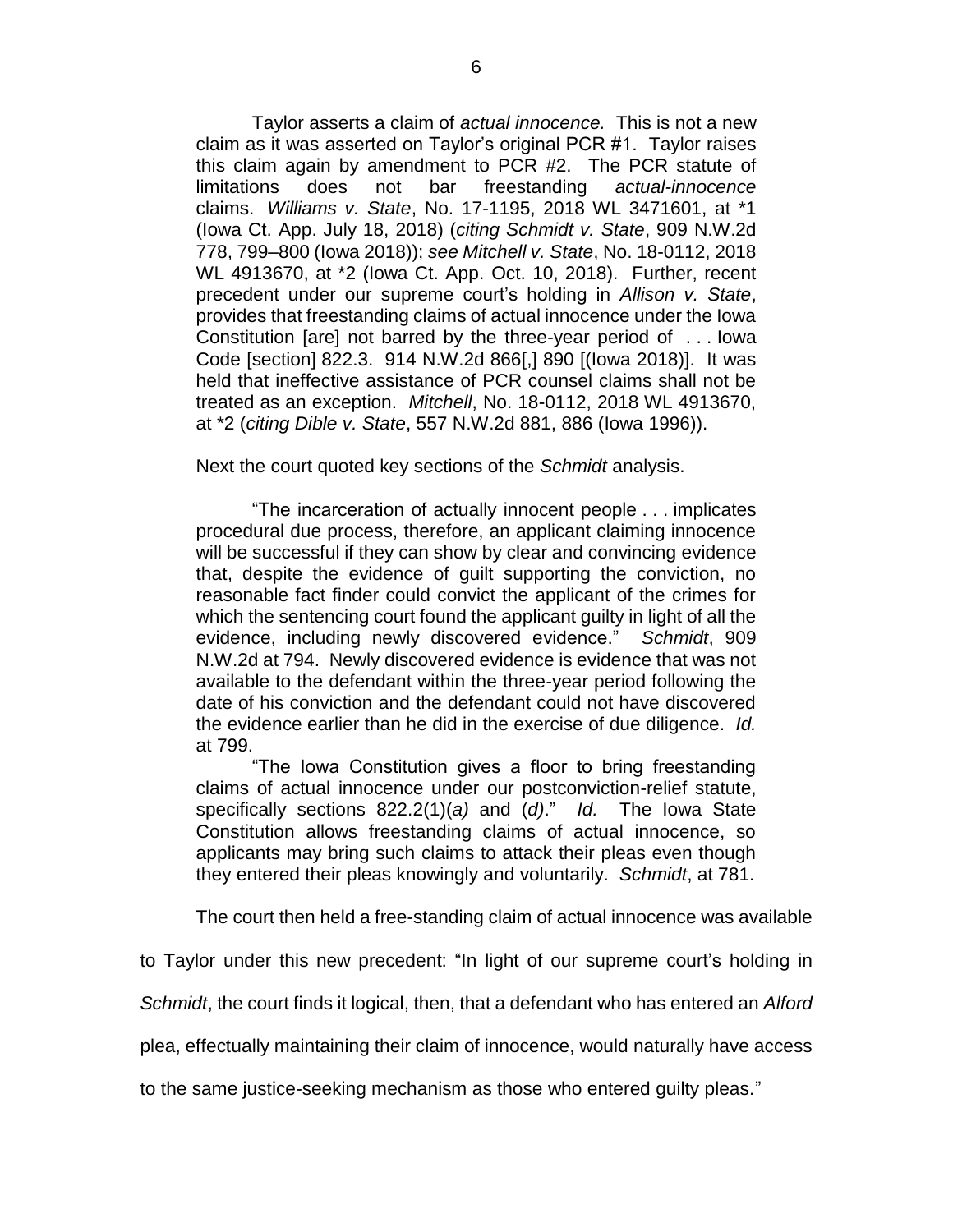The court observed that Taylor's actual-innocence claim focused on two exhibits—his dental records and DNA testing for fluids on the seat of the truck he owned in 2010. The court noted that our decision in the first appeal rejected a claim of ineffective assistance of counsel based on the failure to secure that same evidence. *See Taylor*, 2016 WL 4801657, at \*2. Because Taylor presented no new or additional evidence to support his claim of actual innocence, the court found he did not meet his burden.

The court decided the only remaining question was whether counsel failed to present sufficient proof to support Taylor's motion to withdraw the *Alford*  pleas. In December 2019, the court heard evidence on that remaining claim. The court issued its order denying relief in February 2020. Taylor appeals from that order.

## **II. Scope and Standards of Review**

We normally review PCR rulings for correction of legal error. *Castro v. State*, 795 N.W.2d 789, 792 (Iowa 2011). But when a PCR action involves constitutional claims, such as ineffective assistance of counsel and due process right to claim actual innocence, we move to de novo review. *See id.*

#### **III. Analysis**

#### **A. Actual Innocence**

After our decision in Taylor's first PCR appeal, but before the district court rejected his second and third PCR applications, our supreme court recognized a constitutional right to bring a free-standing claim of actual innocence. *See Schmidt*, 909 N.W.2d at 795 (citing Iowa Const. art. 1, §§ 9 (due process), 17 (cruel and unusual punishment)); *see also Allison*, 914 N.W.2d at 890 ("A person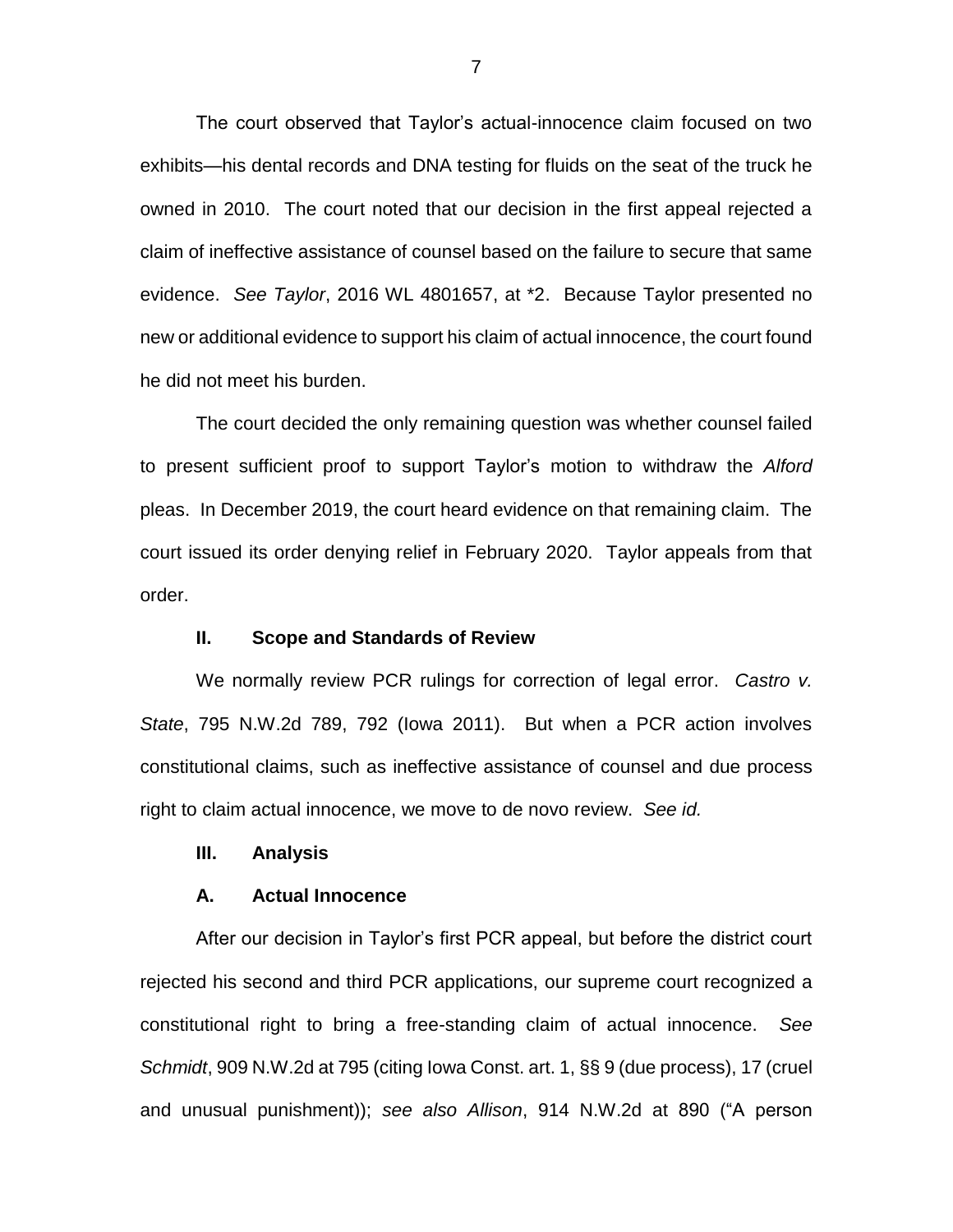convicted of a crime seeking relief through asserting actual innocence carries a heavy burden, and such a claim is available to correct only the most egregious miscarriages of justice."). As explained in *Allison*, the *Schmidt* court adopted a challenging burden of proof intended to balance the rights of an applicant alleging actual innocence against the interest in the finality of convictions.

For an applicant to succeed on a freestanding actual-innocence claim, the applicant must show by clear and convincing evidence that, despite the evidence of guilt supporting the conviction, no reasonable fact finder could convict the applicant of the crimes for which the sentencing court found the applicant guilty in light of all the evidence . . . .

*Schmidt*, 909 N.W.2d at 797.

 $\overline{a}$ 

Taylor raised a separate actual-innocence claim in his first PCR, and again in the proceedings leading to this appeal. The court rejected the latter claim in the January 2019 order discussed above. Now Taylor contends the district court erred by not addressing the *Schmidt* test in its final order issued in February 2020.

The State disagrees with that contention, insisting the court did provide a final ruling on the actual-innocence claim. The State also points out that Taylor did not move to reconsider or enlarge the court's findings after the final PCR ruling in February 2020.<sup>3</sup>

The State has the better argument. The court expressly decided that *Schmidt* provided Taylor a potential avenue for relief. But potential did not ripen into proof. After assessing Taylor's "exculpatory" exhibits, the court determined he

 $3$  As its closing refrain, this order generally denied Taylor's PCR application, filed in September 2017. The State does not argue that Taylor had to file an interlocutory appeal from the January 2019 ruling to timely challenge the rejection of his actual-innocence claim.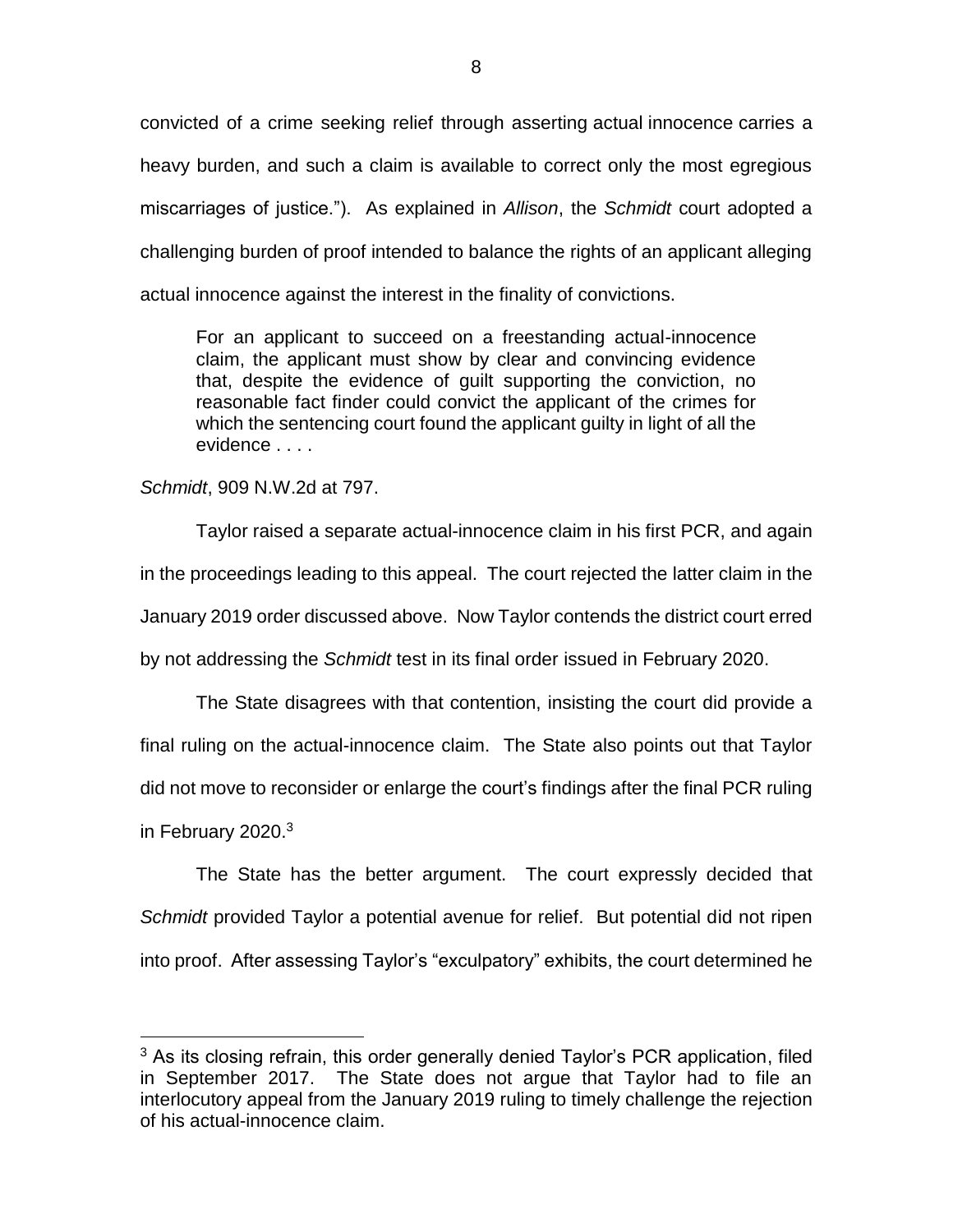did not meet the heavy burden to show that no reasonable fact finder could convict him of lascivious acts in light of all the evidence. *See id.* The court reached the correct result in its January 2019 order.

Contesting that result, Taylor reminds us that "since the inception of this case, [he] has maintained his innocence." He emphasizes that he never admitted guilt to the crimes charges, instead entering *Alford* pleas.

Yet the relationship between *Alford* pleas and a free-standing claim of actual innocence is more complicated than Taylor's argument would suggest. No doubt, Taylor's unwillingness to admit his participation in the lascivious acts removes some of the cognitive dissonance when he later tries to invalidate his guilty pleas. *See Schmidt*, 909 N.W.2d at 789 ("We know people plead guilty for all sorts of reasons.").

On the other hand, when entering his *Alford* pleas, Taylor acknowledged a probability that he would be convicted of lascivious acts based on the State's evidence as detailed in the minutes of testimony. That acknowledgement makes it difficult to argue now that no reasonable fact finder could convict him of those crimes. Indeed, a dissent in *Schmidt* foreshadowed the conundrum: "After today, does someone who made an *Alford* plea now get to raise an actual-innocence claim? That seems strange. After all, nothing has changed. Such a defendant always maintained he or she was innocent." *Id.* at 824 (Mansfield, J., dissenting).

On that point, Taylor stresses that he tried to "undo" his *Alford* pleas within two weeks of the district court accepting them. The problem is that Taylor did not premise his undoing attempt on the belief that the State could not prove its case. The defense did not, for example, have newly discovered evidence showing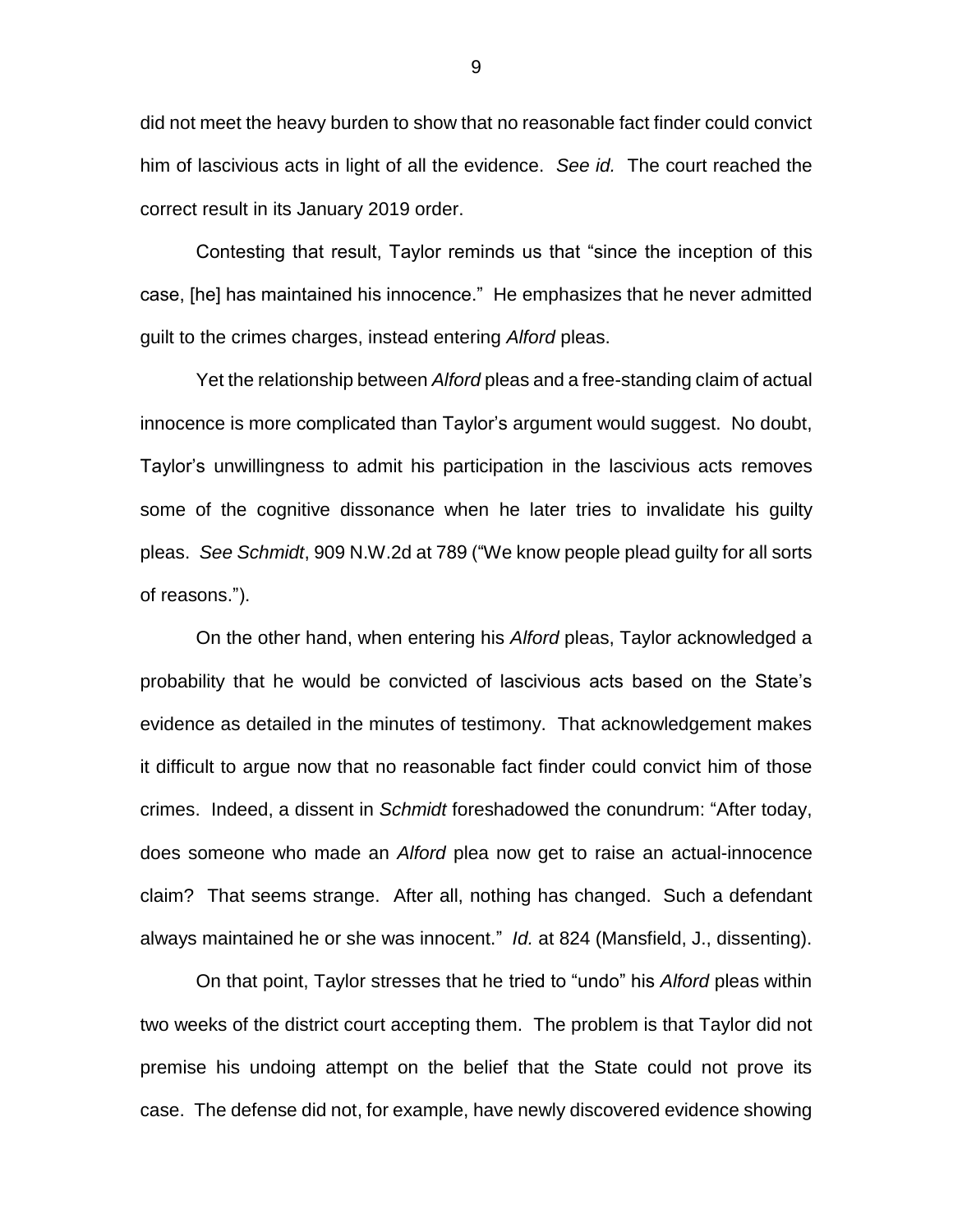Taylor's factual innocence. *See* Iowa Code § 822.2(1)(d). Rather, counsel said Taylor felt "rushed" into deciding to change his pleas after going through jury selection and receiving the threat of new charges from the prosecution.<sup>4</sup> But on the claim of actual innocence, Taylor's choice to enter *Alford* pleas does not advance his position.

Nor do the two exhibits that Taylor produced in the PCR proceedings. He claims he showed his innocence by offering his dental records and a DNA report. Taylor insists the dental records showing he wore dentures would impeach R.H.'s deposition testimony that she once struck him in the mouth and knocked out a tooth. Even assuming some level of contradiction in the child's recollection of that single encounter, Taylor fails to acknowledge the jury could still credit the child's allegations of abuse. *See State v. Thornton*, 498 N.W.2d 670, 673 (Iowa 1993) ("The jury is free to believe or disbelieve any testimony as it chooses and to give weight to the evidence as in its judgment such evidence should receive.").

As for the lab report, it is true that technicians did not identify any seminal fluid or spermatozoa on any of the items tested, including carpet samples, fabric, and bedding.<sup>5</sup> But as the State argues, that result was unsurprising given that the testing took place months, if not years, after the alleged sex acts. And the defense had access to the lab report before Taylor entered his *Alford* pleas, yet still acknowledged the strength of the State's incriminating evidence. The lack of DNA

 $\overline{a}$ 

<sup>&</sup>lt;sup>4</sup> We address Taylor's challenge to counsel's performance in the next issue. <sup>5</sup> The lab report did not mention the truck seat. But Taylor testified that after his plea hearing, counsel had the seat tested and "that DNA came back negative."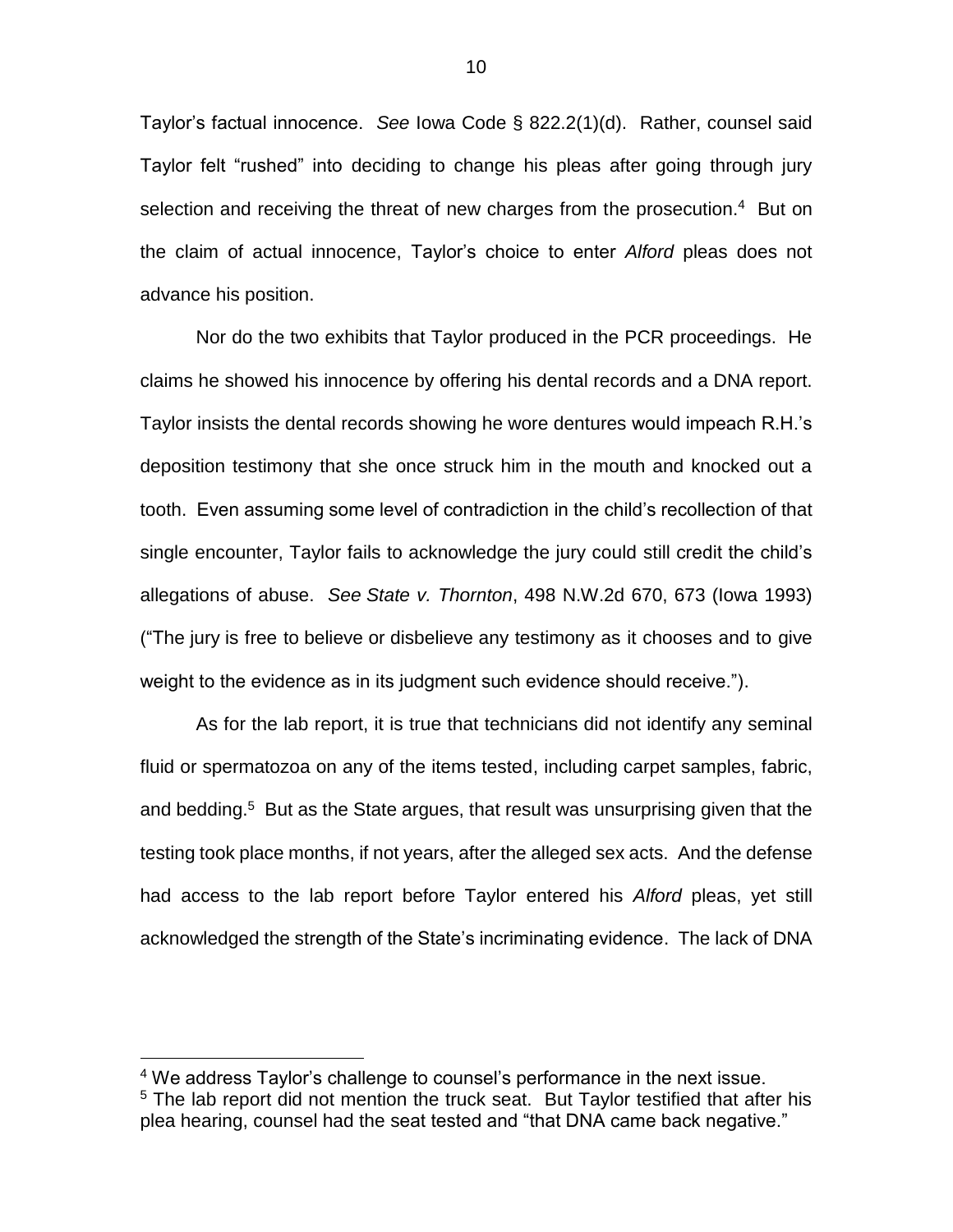evidence did not satisfy Taylor's high burden of showing factual innocence in his second PCR.

### **B. Ineffective Assistance of Counsel**

In his second issue, Taylor contends his attorney in the criminal case performed below professional norms. He identifies three omissions: (1) not exploring the additional charges promised by the State; (2) not providing evidence for the motion-in-arrest-of-judgment hearing; and (3) not offering proof to support his motion to withdraw his pleas. The district court dismissed the first two claims as fully adjudicated in the first PCR action under Iowa Code section 822.8. On appeal, Taylor does not show how he avoids that procedural default. So we need not revisit those two claims. Thus, the only live issue before us is counsel's failure to buttress the motion to withdraw Taylor's *Alford* pleas, a variation on the actual-innocence claim.

To prevail on his claim of ineffective assistance, Taylor must prove counsel breached a material duty and prejudice resulted from that breach. *See Strickland v. Washington*, 466 U.S. 668, 696, 698 (1984). On the prejudice prong, because Taylor entered a form of guilty pleas, he must show that but for counsel's alleged error, he would have insisted on going to trial. *See Dempsey v. State*, 860 N.W.2d 860, 869 (Iowa 2015).

Where did counsel's performance fall short? Taylor argues his attorney should have presented the lab report on DNA results and his dental records in support of his motion to withdraw. But counsel testified in the PCR hearing that those exhibits were only relevant to a defense at trial. They would not have